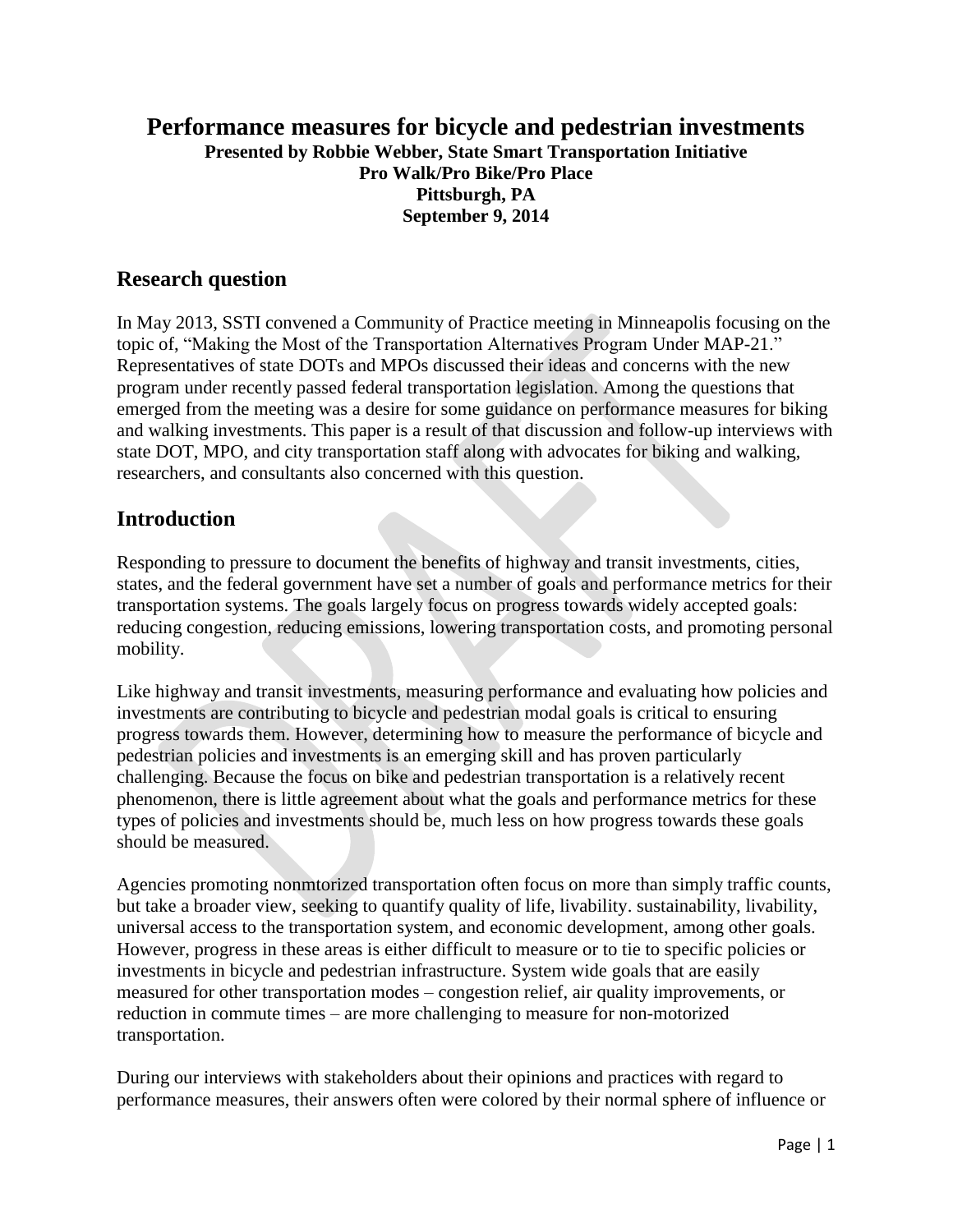area of interest. Engineers focused on how infrastructure works for non-motorized users, but not always the outcomes of infrastructure changes. Planners focused on the environment for walking and biking, whether the transportation system was easy to use, and the overall "friendliness" or feel of the transportation environment. Few interview subjects had ideas about how standard transportation metrics could be applied to biking and walking investments. This indicated that there was not a good consensus of best practices in measuring success of nonmotorized transportation projects.

Although MAP-21 does not require performance measures for projects funded via the Transportation Alternatives Program, FHWA is very interested in developing metrics for bicycle and pedestrians projects. The [National Association of City Transportation Officials](http://www.nacto.org/) includes [performance measures](http://nacto.org/usdg/performance-measures/) for bike and pedestrian projects as part of their *[Urban Street](http://nacto.org/usdg/)  [Design Guide](http://nacto.org/usdg/)*, and cities, MPOs, and states have set goals for funding projects. However, few have developed metrics for evaluating projects after they have been completed.

The metrics listed below fall into two broad categories according to whether they are based on outputs—e.g. total number of bike lane miles—or outcomes—e.g. reductions in pedestrian fatalities. Some of these are currently being used by jurisdictions, while many others are under consideration.

# **Output-based Metrics**

Metrics based on outputs allow governments to measure their efforts to achieve their goals by quantifying the projects or policies that have been implemented. Output-based metrics rest on the assumption that the output being measured, such as total miles of bike lanes in a community, is associated with goals that are being pursued, such as improved bicyclist safety or a more sustainable community. It is often difficult to gauge how well these output-based metrics track with the relevant outcomes. However, one primary benefit of output-based metrics is that they are usually relatively easy to measure, making them a useful first step for agencies developing a performance management program.

**Quantity of Infrastructure.** Many municipalities measure their bicycle and pedestrian transportation performance by measuring the number of miles of new bike paths, bike lanes, sidewalks, or other bike and pedestrian infrastructure. This metric is predicated on the assumption that people will walk and bike more if there is more bicycle and pedestrian infrastructure. This assumption is not without merit; indeed, most cities that have improved the quality and extent of their infrastructure have seen increases in walking and biking. However, infrastructure projects that fail to advance the community towards its bicycle and pedestrian transportation goals are not good investments.

**Infrastructure Ratings.** Over the years, a number of systems have been developed to rate facilities based on how well they meet the needs of bicyclists. Pedestrian facility rating systems are less researched, partly because the importance of sidewalk coverage looms so large above other pedestrian considerations.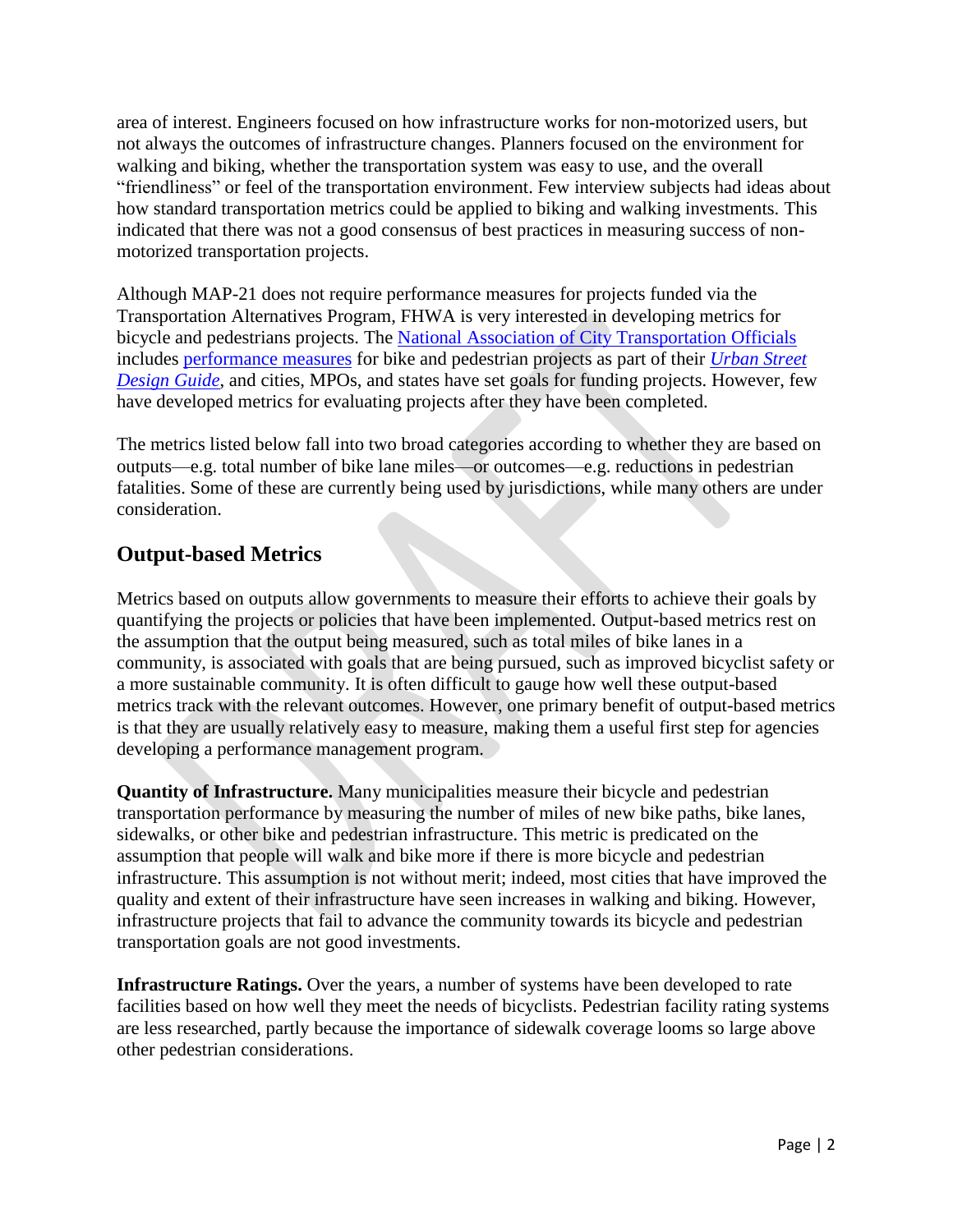If one or more of these metrics were used consistently to rate existing infrastructure, bicycle and pedestrian infrastructure investments could then be measured by how much they improve the rating.

Each of the following infrastructure rating systems can help communities measure the improvement of their bicycle and pedestrian transportation systems. However, all have significant limitations and may require information that is not readily available for many routes favored by bicyclists, such as local residential streets.

In addition, the first two rating systems do not assess connectivity and overall accessibility of the network, as they only rate roadways or even roadway segments, not routes to destinations.

[Bicycle Level of Service](http://www.sprinkleconsulting.com/Images/UserSubmitted/BicylceLevelofServiceModel.pdf) (BLOS). Developed in 2007 and being used by several states and cities, BLOS provides useful ratings for arterial and collector routes. However, this rating system has several significant shortcomings. It requires multiple data sources that may not be readily available, and it measures only on-street mid-block conditions and does not provide ratings for bike paths, cycletracks, or other separated facilities. In addition, the BLOS does not rate such important bicycle network components as a grid of low-volume streets and bicycle boulevards.

[Bicycle Compatibility Index.](http://safety.fhwa.dot.gov/tools/docs/bci.pdf) This metric, developed by FHWA in 1998, relies on visual preference surveys of bicyclists as they view films of various street segments. The Bicycle Compatibility Index does not involve actual testing of bicyclists riding the segments and, like the BLOS, it was developed to rate on-street mid-block cycling conditions and cannot be used to rate bike paths, cycletracks, or bicycle boulevards.

Neither of the above two measures assess intersections, as they only rate the midblock conditions. This is a serious flaw, since navigating an intersection, especially one with heavy traffic, dedicated turn lanes, and many turning vehicles, is often one of the most difficult and intimidating aspects of bicycling.

[Bicycle Level of Stress.](http://transweb.sjsu.edu/project/1005.html) This methodology, published in 2012, measures the connectivity of the bicycle network via facilities comfortable for the average person–the 66 percent classified as ["interested but concerned"](http://web.pdx.edu/~jdill/Types_of_Cyclists_PSUWorkingPaper.pdf) by Roger Geller—would feel comfortable using. It provides a more holistic measure of bicycling conditions than BLOS and the Bicycle Compatibility Index because it is based on stress levels of intersections as well as the midblock sections of roadways and bikeways. Although it was not developed as a performance measure, it could be used to measure the contribution of an infrastructure project to the overall bikeability of a city.

The level of stress measure also facilitates the identification of bike accessibility gaps,  $barriers$ , and islands  $-$  i.e. isolated areas of the city. This information would allow decision makers to more accurately determine the degree to which a facility would reduce the isolation of a particular area of the city. This measure could be an especially important one for evaluating areas containing schools, dense residential developments, shopping districts, or employment centers.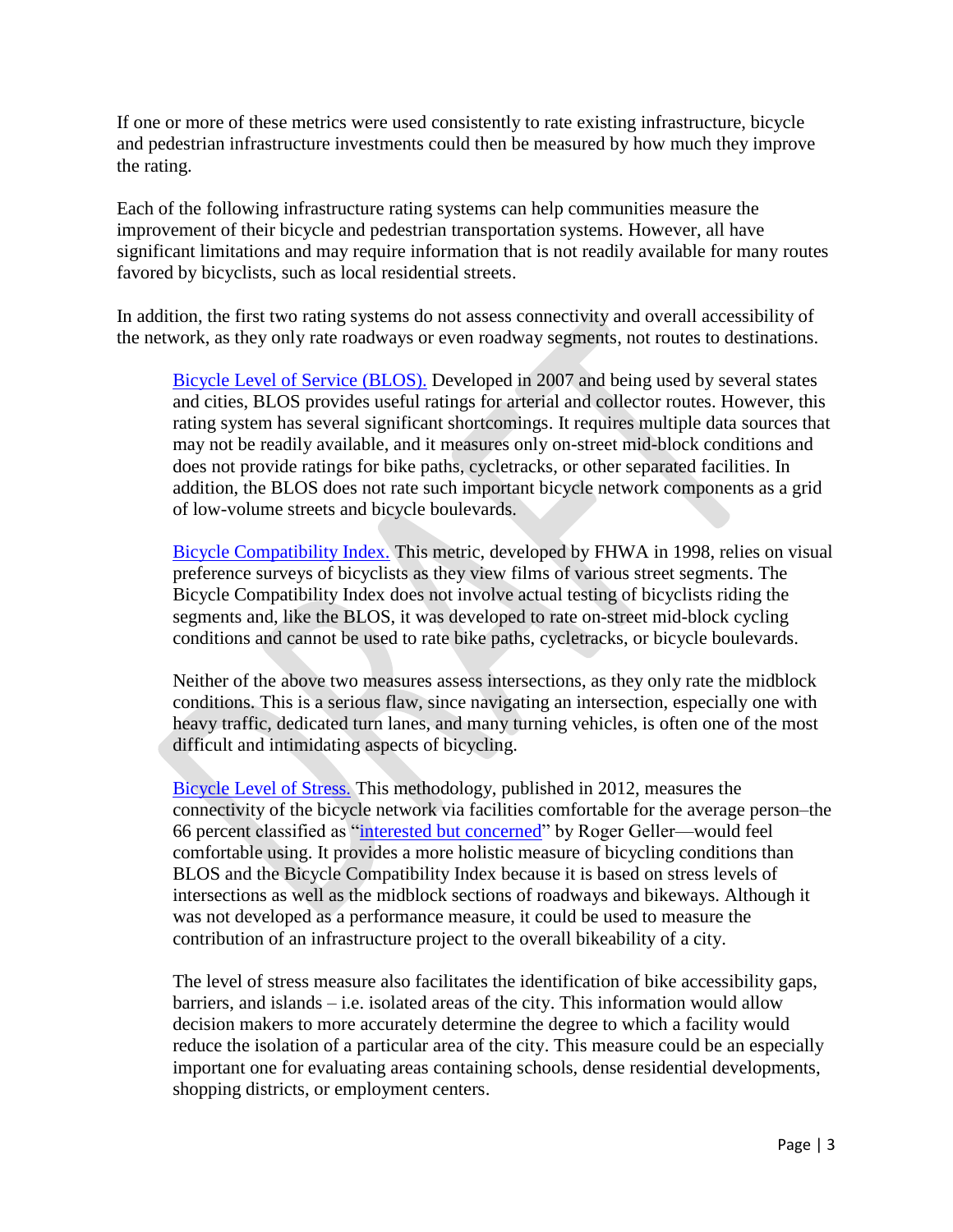Because Bicycle Level of Stress also rates intersections as well as street segments, it has been used to rate the overall bicycle network and whether an average bicyclist can access areas of the city without undue detour. The drawback of the Bicycle Level of Stress is that it is very data-intensive, even more so than the BLOS, and the data may not be easily available in many cities.

[Pedestrian Environmental Quality Index](http://www.sfhealthequity.org/elements/24-elements/tools/106-pedestrian-environmental-quality-index) serves a similar function for pedestrians. It does not assess the city-wide pedestrian network, but does allow planners to identify problem areas and locations within neighborhoods. Following the completion of a project, a re-assessment could be used to assess its impacts on an area, neighborhood, or intersection. Since walking distances tend to be short, a neighborhood-based metric may be adequate when enough areas of the city are assessed.

**Accessibility**. [Walk Score—](http://www.walkscore.com/)which scores cities, neighborhoods, and specific addresses [based](http://www.walkscore.com/methodology.shtml)  [on](http://www.walkscore.com/methodology.shtml) access to destinations by foot, transit, and bike—is considered the standard accessibility tool for walking and biking. It rates how far one would have to travel from a given location for trips to schools, shops, restaurants, parks, grocery stores, and other destinations and develops a scroe based on destinations by mode. Walk Score does not factor in the presence of sidewalks or the safety of the trip—perceived or real—although the overall density of the neighborhood, block length, and general connectivity of the neighborhood is included in the score. Walk Score's bicycle access rating system, Bike Score, is based on the same factors that Walk Score uses for pedestrian access along with the availability of bicycle paths and lanes and the prevalence of hills.

Changes in these ratings could be used as a metric for non-motorized accessibility and a proxy for the ability to walk or bike to most daily needs. However, because the score is based exclusively on the physical proximity of destinations, Walk Score sometimes inappropriately rates bike- and pedestrian-unfriendly locations—such as suburban big box clusters and malls higher than most people would normally consider appropriate due to the density of destinations within a small area.

### **Outcome-based Metrics**

Communities are motivated to make investments in walking and biking to improve economic development, quality of life, public health, aesthetics, or social justice. Measuring these impacts—the outcomes of bicycle and pedestrian policies and investments—directly, rather than measuring outputs assumed to be associated with them, yields data that is more clearly linked to bike/pedestrian program goals. However, gathering data on outcome-based measures is often much more difficult than gathering it on output-based measures. If a city is trying to promote a modal shift from cars to bicycles, it is not enough to measure the number of bicycles per day in a corridor. They need to know what mode bikers *would have been using* if they were not on bicycles—a much more difficult task. Further complicating the issue is the need to connect changes, such as increased bicycle mode share, to specific policies and infrastructure improvements. New York City, a leader in the use of outcome-based measures, [measures](http://www.nyc.gov/html/dot/downloads/pdf/dot-economic-benefits-of-sustainable-streets.pdf)  [performance,](http://www.nyc.gov/html/dot/downloads/pdf/dot-economic-benefits-of-sustainable-streets.pdf) such as retail sales growth, in places with new infrastructure against similar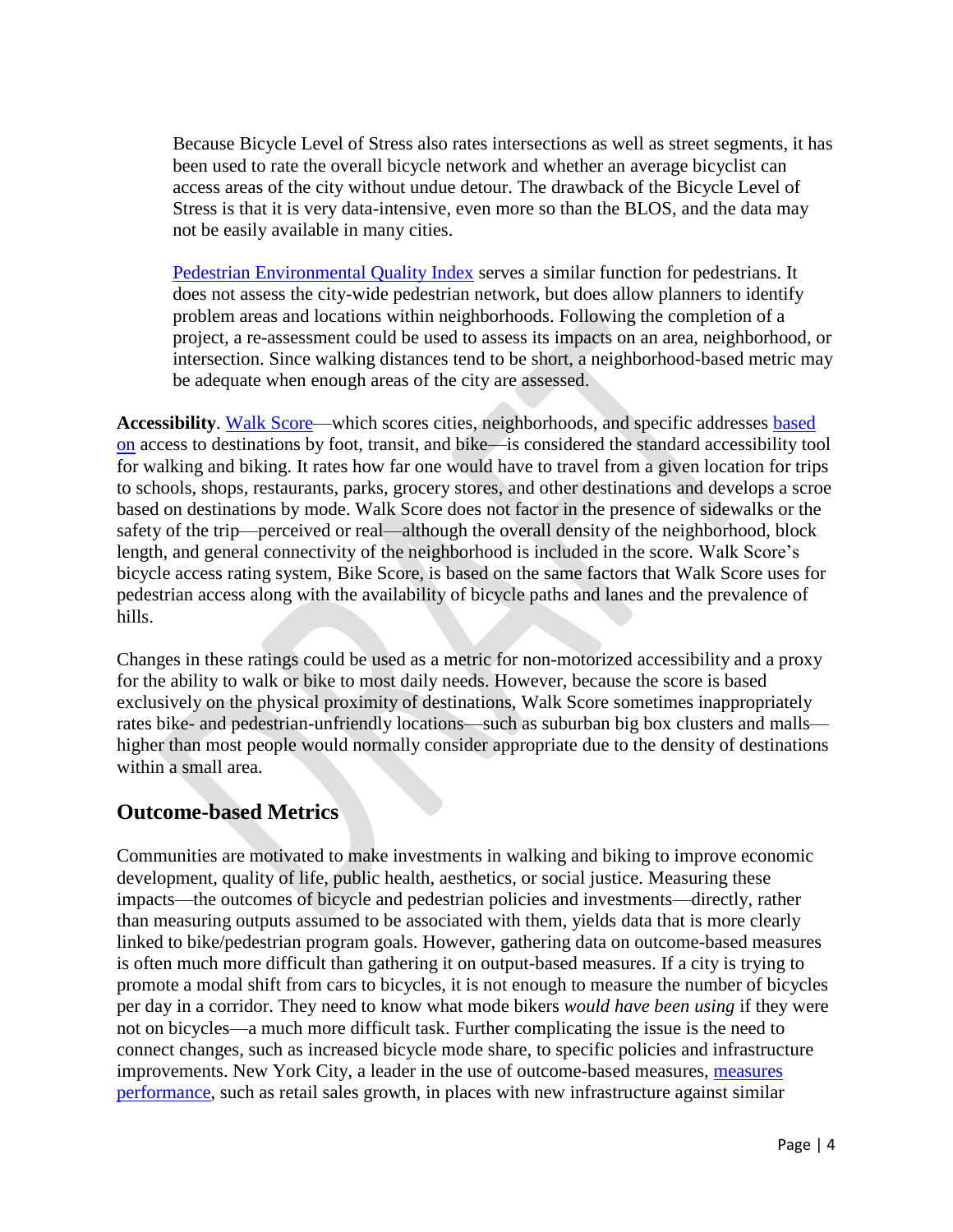unimproved comparison sites and against borough averages in order to isolate the effects of their projects.

While collecting the data for outcome-based performance measurement is often more difficult than for output-based measurement, measuring performance based on outcomes is generally superior because it provides a clearer link between new policies or investments and community goals.

**Economic development.** A number of communities [have](http://www.advocacyadvance.org/site_images/content/Final_Econ_Update(small).pdf) [done](http://former.vancouver.ca/ctyclerk/cclerk/20110728/documents/penv3-BusinessImpactStudyReportDowntownSeparatedBicycleLanes-StantecReport.pdf) [studies](http://www.nyc.gov/html/dot/downloads/pdf/dot-economic-benefits-of-sustainable-streets.pdf) of corridors before and after making investments in biking and walking infrastructure. Some of these were done to allay fears that removing parking or restricting motor vehicle lanes would have an adverse effect on property values, business revenues, or customer access. In other cases, investments in biking and walking were part of a larger strategy to improve a neighborhood, and studies were done to document the results. Economic development indicators include changes in property values, sale tax receipts, and other measures associated with economic activity. The relationship between infrastructure improvements and economic effects can be determined either by measuring changes at unimproved comparison sites or by identifying the contributions of bicyclists and pedestrians to total sales revenue. For example, in communities with a Bicycle [Benefits](http://bb2.bicyclebenefits.org/) program, where participating businesses offer discounts to customers arriving by bike, businesses tracking about their sales to customers arriving by bike would allow more targeted measurement of bicycle-related economic activity. Observational surveys of a corridor can also capture pedestrians and bicyclists entering businesses.

**Public health.** Many communities have goals to increase physical activity, lower chronic disease rates, or improve other metrics of the general population. Surveys of public health before and after a program or infrastructure investment can [show correlation](http://www.sciencedirect.com/science/article/pii/S2214140514000486) between biking and walking investments and public [health indicators,](http://www.bmj.com/content/349/bmj.g4887#T1) such as minutes of daily physical activity or rates of obesity, diabetes, or asthma among residents. A number of communities are using this approach to assess their investments.

**Quality of life.** Quality of life encompasses a wide range factors, such as public perceptions about the community, aesthetics, crime, and others. Although some of these factors seem unrelated to transportation policy and infrastructure, pedestrian and bicycle investments particularly streetscaping— can play a part in overall quality of life. Along with community surveys, usage rates for public infrastructure, such as benches and parks, can give planners insight into the livability impacts of pedestrian and bicycle investments.

**Mode shift.** Shifting trips from single-occupancy vehicles to alternate modes is a goal of many communities and states. Modal shift can reduce congestion during peak periods, improve air quality, and lessen the need for costly roadway maintenance and new highway capacity. Since many trips are within easy walking and biking distances, investments in infrastructure and programs for non-motorized transportation can pay big dividends in terms of reduced automobile infrastructure costs. Acquiring accurate information about mode split of all trips is key, especially when assessing the impact of specific projects on corridors..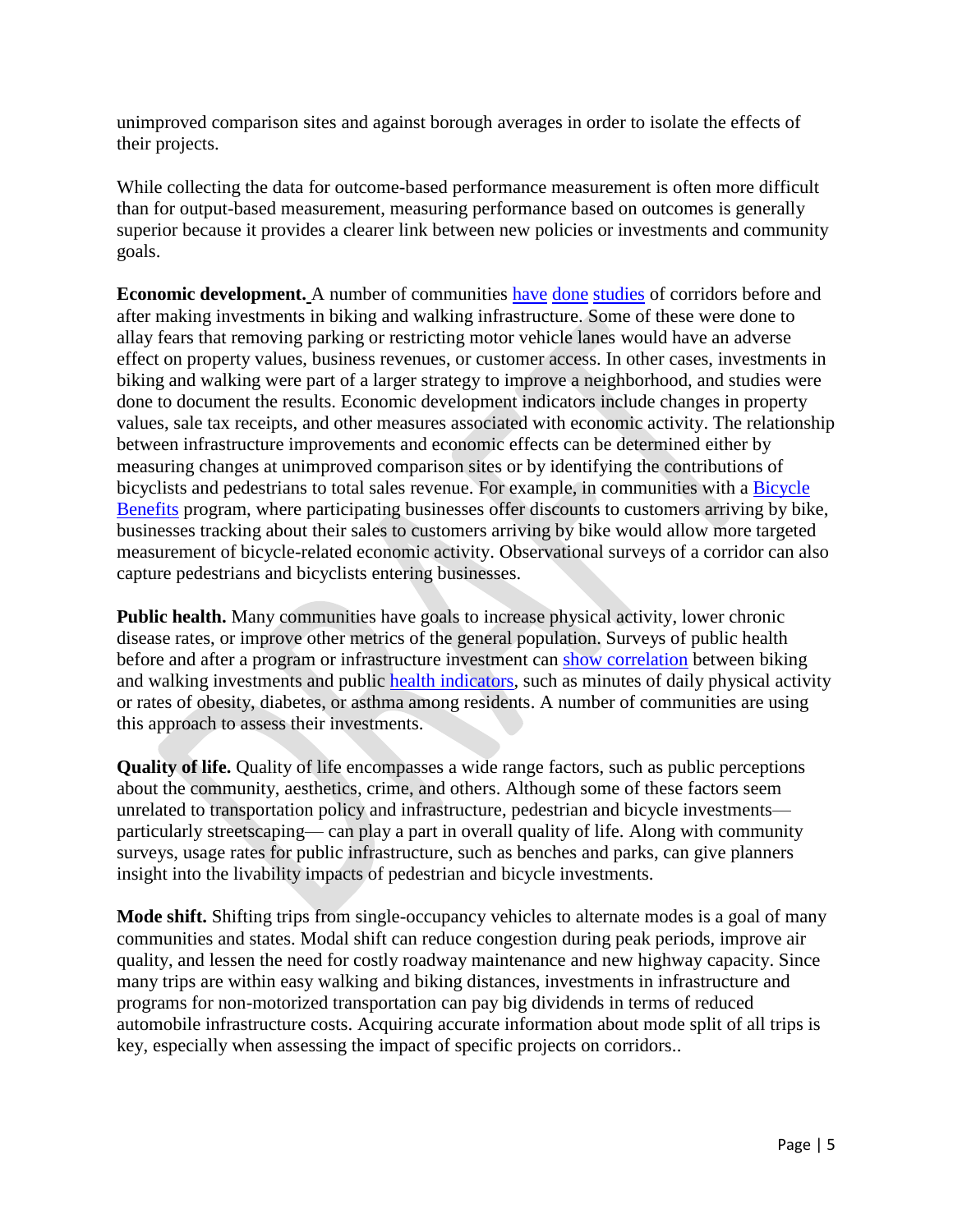Many communities lack accurate information about walking and biking trips and rely instead on American Community Survey mode split data. However, the ACS only measures the trip to work and does not allow respondents to report the use of multiple modes for a single trip. In addition, ACS data does not provide data at the corridor or neighborhood level that could be used to assess the impacts of a particular investment.

While ACS data is the easiest source for information about traveler mode choice, there are other ways to collect more nuanced information at a finer level of detail. Two existing options are to use traveler surveys or to simply count the number of persons traveling by each mode at a given location.

The near universal adoption of cellular phones, which makes it possible to track the movement of people throughout the day using anonymous cellular phone signal information, provides a third option for documenting travel behavior. This is an emerging field and the companies that provide this data have thus far focused on driving patterns and trips. However, by creating new algorithms to separate drivers from bikers, walkers, and transit passengers, the share of travelers using each mode in a certain corridor could be determined. This would allow communities to see changes in travel mode share over time and to more quickly and accurately assess the impacts of new policies and infrastructure. SSTI is pursuing research on the topic of using cell phone data to more accurately interpret transportation choices within a corridor.

Even with reliable information about the number of travelers using each mode in a corridor, the accurate assessment of a policy or project's impact on traveler mode choice is difficult. For example, there is [evidence](http://linkinghub.elsevier.com/retrieve/pii/S0966692314001409) from bike share systems that many of the new bicycle trips occurring after system installation were shifted not from car trips, but from transit. Therefore, an increase in the number of new bicycle trips is not necessarily an indication of a reduction in car trips in the same corridor. However, improved bicycle and pedestrian infrastructure can also [facilitate](http://nacto.org/wp-content/uploads/2012/04/William-Van-Meter-RTD-FasTracks.pdf) [transit usage](http://www.sfmta.com/projects-planning/projects/bike-sharing) that previously had been an unattractive option because of distance or dangerous access.

**Congestion and air quality.** Motor vehicle congestion is fairly easy to measure and is often measured in real time. Air quality is also monitored in most urban areas, and improvements in these metrics, particularly in air quality nonattainment areas, are usually a top priority.

While increased levels of bicycling and walking does not always translate into discernibly lower levels of congestion, since drivers who switch to an alternate mode will normally be replaced by drivers that would have traveled by a different route or at a different time. However, a number of cities and states are undertaking efforts to model how changes in biking and walking patterns might forestall actual declines in these metrics. This is the basis of the claim in Portland, OR that if all the bicyclists that cross the Hawthorne Bridge were driving, another bridge would be needed.

The Nonmotorized Transportation Pilot Project [demonstrated](http://docs.trb.org/prp/13-4916.pdf) that modes shifts toward biking and walking can indeed have a measurable reduction in vehicle miles traveled. Congestion reductions can also be measured at specific locations, such as around schools, laces of employment, and activity centers.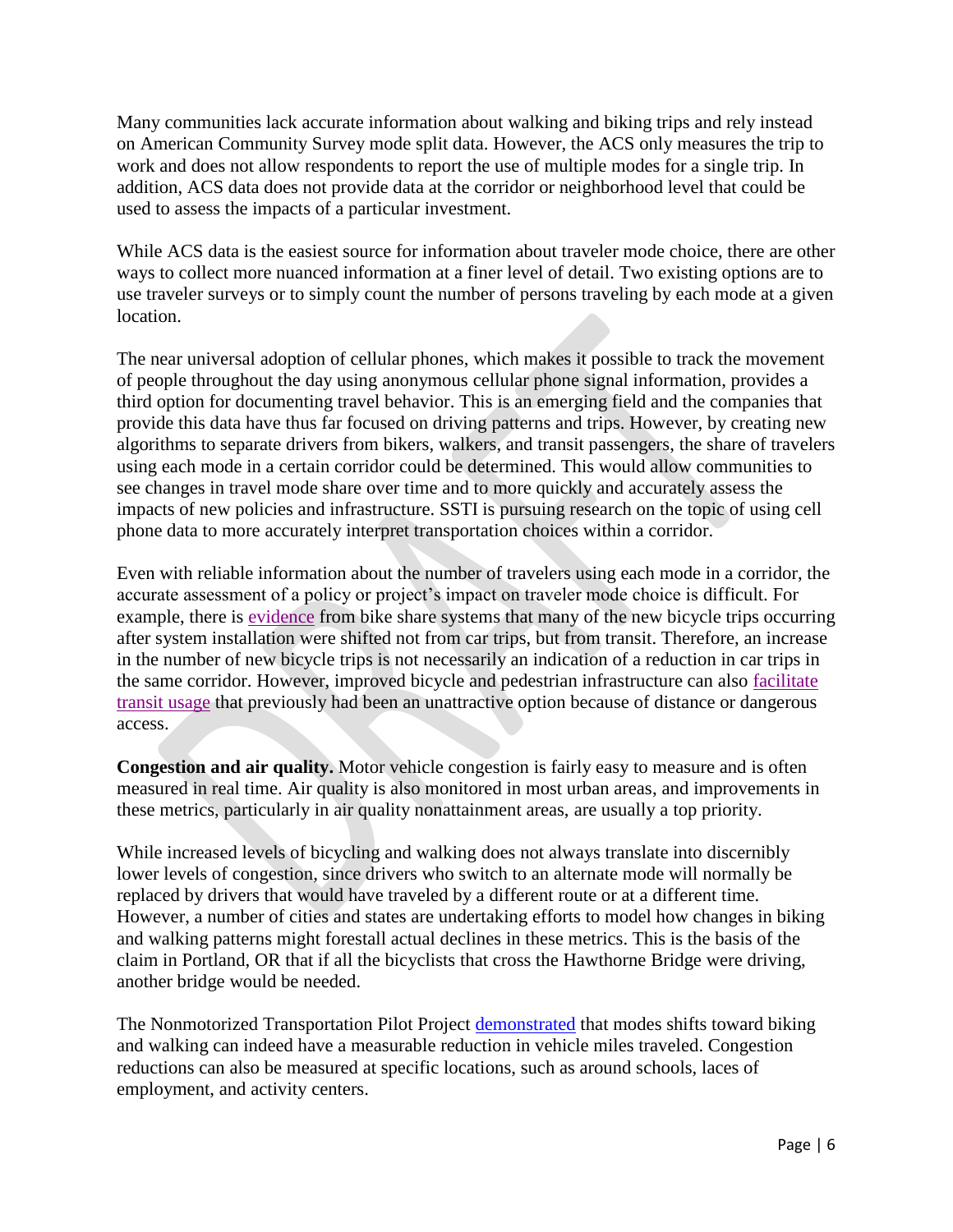**Safety.** Although reducing crashes is a goal in most communities, the total number of crashes involving bicyclists and pedestrians is so small that it is usually impossible to find a statistically significant change in crashes in any one location. In addition, bicycle crashes are often underreported, making the overall numbers unreliable. Despite these limitations, crash rates can serve as a useful safety metric, but only over the long time periods that allow for comparison between rolling averages.

It is critical that the number of crashes or injuries be tied to overall nonmotorized VMT and/or the number of nonmotorized trips in order to develop a meaningful crash rate statistic, but accurate data on total number of biking and walking trips and total biking and miles traveled is hard to obtain. Notable exceptions are reports from the four [Nonmotorized Transportation Pilot](http://www.fhwa.dot.gov/environment/bicycle_pedestrian/ntpp/)  [Program](http://www.fhwa.dot.gov/environment/bicycle_pedestrian/ntpp/) projects and a recent research effort by [Washington State DOT.](http://www.wsdot.wa.gov/research/reports/fullreports/828.1.pdf)

Performance measurement for bicycle and pedestrian safety has recently received renewed attention. While the number of traffic fatalities for drivers has been declining steadily for decades, there has been an alarming jump in bicyclist and pedestrian fatalities. This has led to a [bipartisan bill](http://blumenauer.house.gov/index.php/newsroom/press-releases/2263-blumenauer-defazio-coble-mccaul-introduce-bipartisan-bicycle-and-pedestrian-safety-act) to direct U.S. DOT to [set safety goals](http://www.bikede.org/2013/11/19/seven-words/) based on non-motorized vehicle miles traveled. As noted by the bill's sponsors, bicycling has become increasingly popular over the last decade, so the rise in crashes could simply be a result of more exposure. However, while pedestrians and bicyclist constitute 16 percent of fatalities nationwide, only one percent or federal safety funds are spent on these modes.

The rate of speeding among drivers is one safety measure that is easy to obtain and crucial for bicycle and pedestrian safety. Reducing average speeds, especially near schools and parks, can reduce the frequency and severity of crashes while also increasing the perception of safety on the street for nonmotorized users. [Measuring the Street,](http://www.nyc.gov/html/dot/downloads/pdf/2012-10-measuring-the-street.pdf) put out by New York City DOT provides examples of how New York has used these metrics to evaluate their pedestrian-bicycle improvements.

Educational programs can increase safety as well, but measuring the impact of these programs is often harder than

### **Considerations when developing performance measures**

### **Trip to work vs. other trips**

Although commuting to and from work is estimated to only account for 20 percent of trips, the mode chosen for work trips often sets the stage for non-work trips. Because workers often trip chain on the way to and from work, if the commute trip is made by one mode, all those additional trips before and after work are likely to be made via that mode as well. In addition, if an employment area and commute trip is not transit, pedestrian, or bicycle friendly, any lunch trips, mid-day errands, or trips for meetings are difficult to make via these mode as well.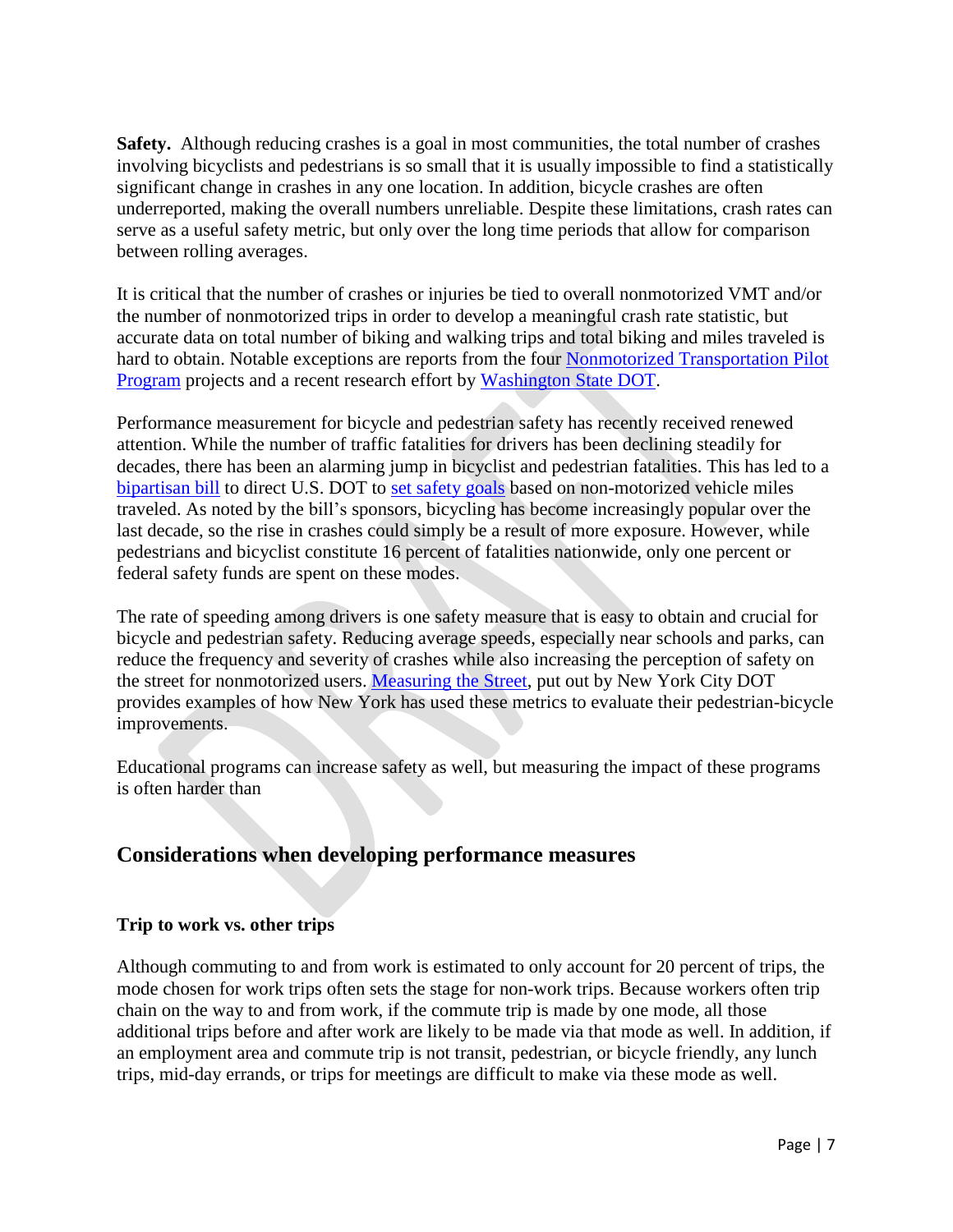### **The importance of major destinations**

Although commuting trips are a minority of all trips, some bicycle/pedestrian metric— Walk/Bike Score, Bicycle Stress Level or Level of Service, walkability, etc.—should be assigned to major employment areas because of the number of people that need to access them regularly. In addition, other destinations that regularly attract large numbers of people such as schools, shopping districts, parks, and sports arenas should receive special attention when metrics are being considered. It is especially important to consider connections to destinations that are likely to attract children, the elderly, people with disabilities, low-income populations, and other groups unable or less likely to drive.

### **Individual locations vs. systematic measures**

It may be easier to measure performance and outcomes at an individual locations, intersections, or segments than overall systematic changes. For instance, a problem intersection can be changed and safety improved by adding paint, traffic signals, signage, or other measures. If a high-crash location is identified, infrastructure changes leading to improved safety can easily be documented.

Spot improvements may indeed have an effect on the overall system. If an intersection is considered very dangerous for pedestrians and bicyclists, a spot improvement may allow more people to access whole sections of the city or network, thus changing travel patterns or mode share. However, in most cases these smaller changes are not going to show overall system changes.

## **Examples of performance metrics**

Below are examples of efforts to measure the impacts of investments in biking and walking. Each document demonstrates a set of tools being used and suggests additional metrics that can be used. They also disscuss the challenges to measuring progress towards accurately portraying changes in these modes. However, they serve as demonstrations of how local and state agencies and organizations can begin to develop valid performance measures.

### **Nonmotorized Transportation Pilot Projects**

Perhaps the longest-running and most comprehensive efforts to shift mode split toward biking and walking have been the four pilot projects funded under SAFETEA-LU. The entire premise of the program was to see if a large infusion of federal funding focused solely on increased biking and walking could have a significant impact on mode split over five years. The four projects—Sheboygan County, WI; Minneapolis, MN; Marin County, CA; and Columbia, MO—each submitted interim and final reports over the course of the project. Because many of the programs and infrastructure were implemented only close to the end of funding, full results are just now being seen and [continued](http://www.fhwa.dot.gov/environment/bicycle_pedestrian/ntpp/2014_report/)  [progress reports](http://www.fhwa.dot.gov/environment/bicycle_pedestrian/ntpp/2014_report/) were submitted. The evaluations of the projects give an excellent example of [performance measures](http://docs.trb.org/prp/13-4916.pdf) for each community

#### **Illinois Bike Plan**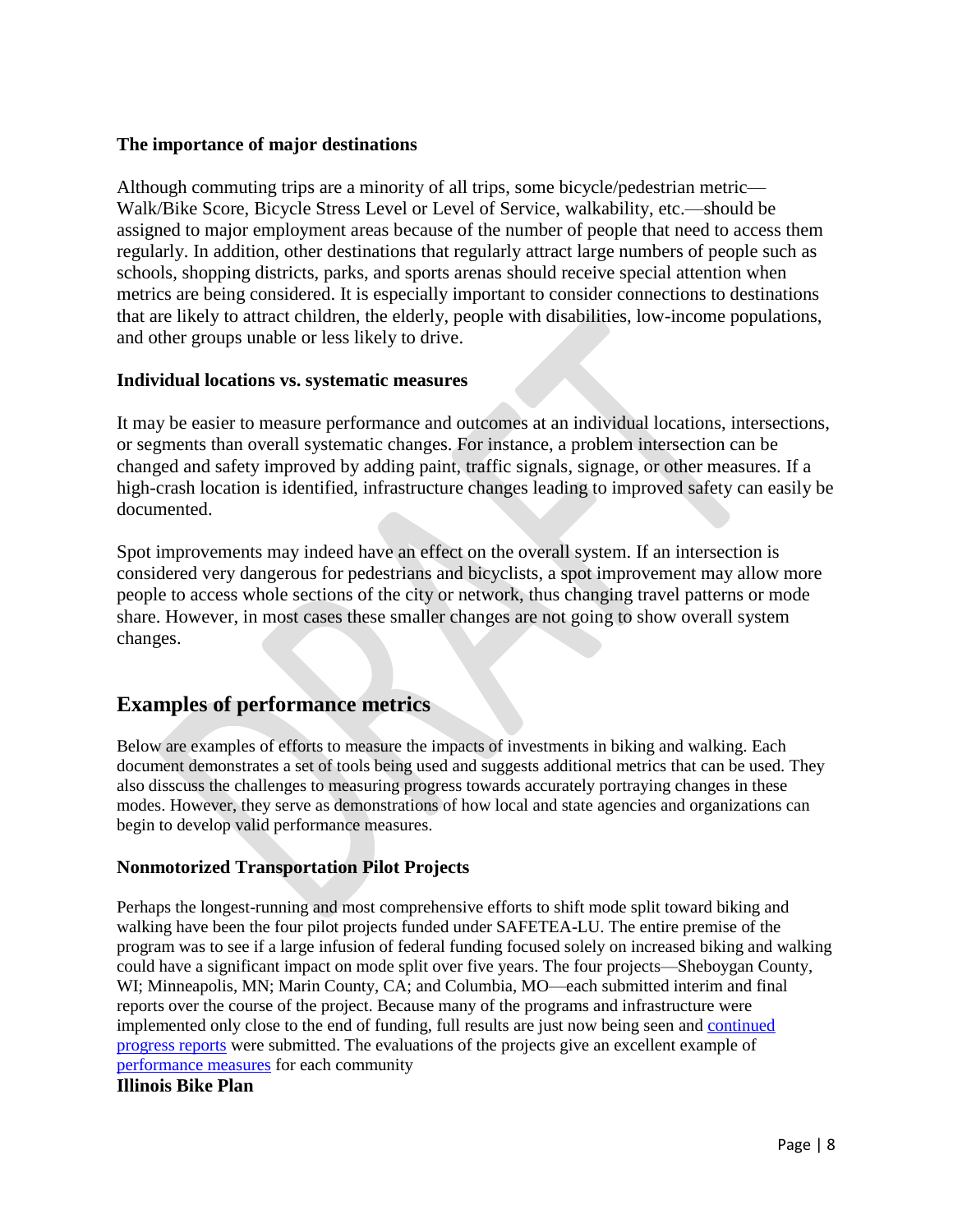Included in the new [Illinois Bike Plan](http://www.illinoisbikeplan.com/) are [performance measures](http://www.idot.illinois.gov/Assets/uploads/files/Transportation-System/Reports/OP&P/Plans/Illinois%20Bike%20Transportation%20Plan%202014.pdf#page=26) for the state. In addition to measuring their infrastructure improvements, Illinois is also concerned with tracking funding levels, educational programs, encouragement, and overall policies that will improve biking in the state. Each metric falls under one of the following categories:

- Planning and policies
- Design and maintenance
- Funding
- Education and promotion

They have also identified goals in the following categories and developed a matrix of action items to support the goals:

- Safety
- Access and connectivity
- Choices/transportation options
- Collaboration
- Equity/environmental justice
- Public health and wellbeing
- Economic competitiveness
- Environment
- Communication

The list of action items is considerably longer than the metrics by which progress will be measured. However, this illustrates the key point that goals and checklists of actions are not the same as performance measures.

### **Methods for Estimating Bicycling and Walking in Washington State**

As mentioned above, a number of performance measures rely on knowing how many miles are traveled by bicycle. It is difficult to estimate this number because bicycles and shoes do not have odometers and traffic flow on major corridors is often not continuously tracked.

Washington State DOT has developed a [methodology](https://www.google.com/url?sa=t&rct=j&q=&esrc=s&source=web&cd=1&cad=rja&uact=8&ved=0CB4QFjAA&url=http%3A%2F%2Fwww.wsdot.wa.gov%2Fresearch%2Freports%2Ffullreports%2F828.1.pdf&ei=zsL3U9fQEo6wyATJ1oGQAQ&usg=AFQjCNHGlRL3FAsfoPOxnG9gbBEyxJ0xyw&sig2=-Mko_7dwUrJpgKfqgblUyQ&bvm=bv.73612305,d.aWw) to estimate the amount of bicycling and walking being done in the state. This allows them to assess the impacts of their investments by having miles-traveled information use with raw crash or corridor use data.

### **Alliance for Biking and Walking Benchmarking Report 2014**

The Alliance is a network of biking and walking advocacy groups across North America, and they have published several reports rating the efforts of cities and states to improve conditions for pedestrians and bicyclists. The 2014 report, *[Bicycling and Walking in the United States:](http://www.bikewalkalliance.org/resources/benchmarking)  [2014 Benchmarking Report](http://www.bikewalkalliance.org/resources/benchmarking)*, covers many metrics including commute mode share, miles of paths and marked routes, walking and bike-friendly policies, health indicators, connections to transit, and many more.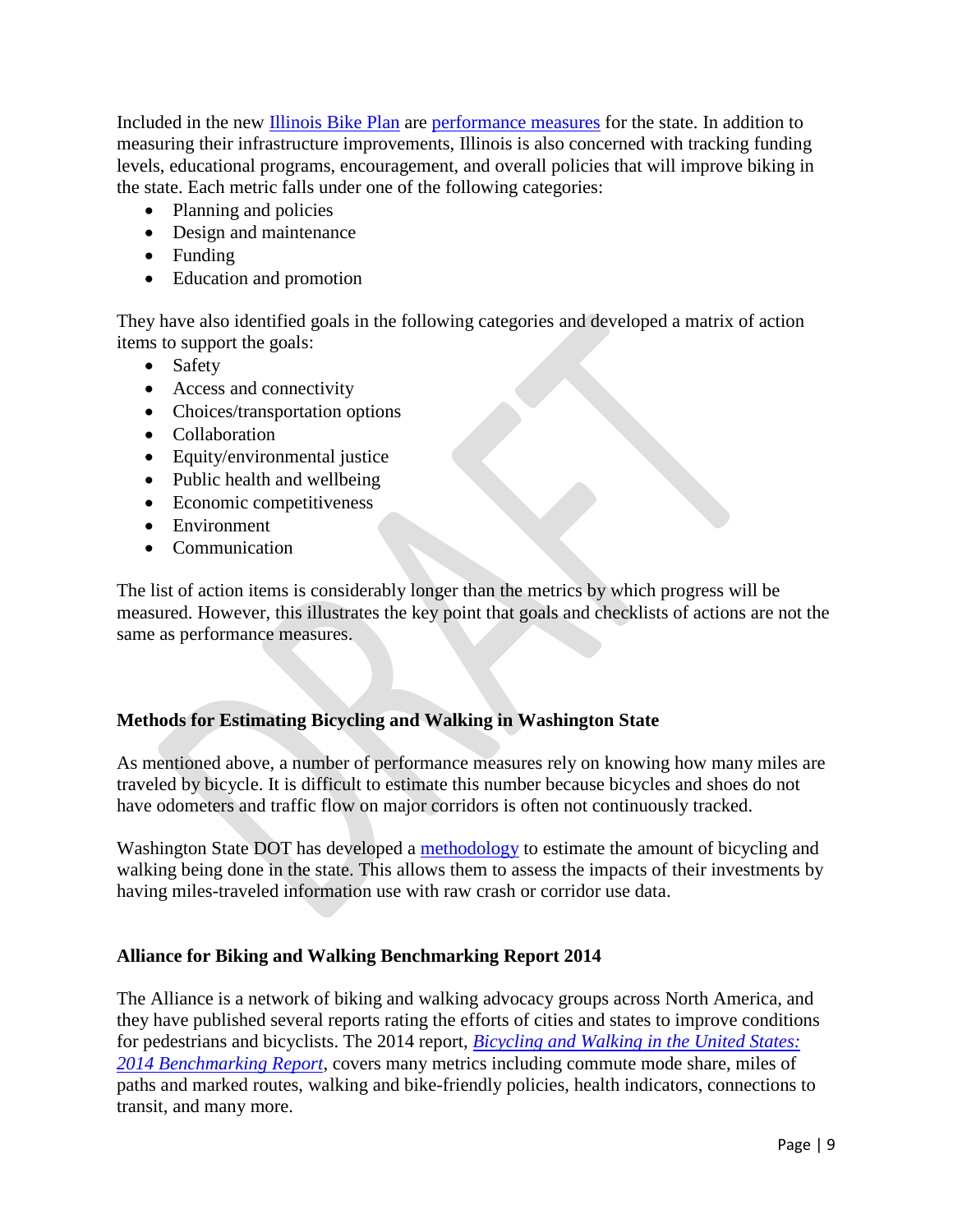### **Conclusion**

Just as with any transportation investment, states and communities must chose the performance measures for their nonmotorized transportation program based on the priorities of the entire system. Access to jobs, schools, and daily needs for all sectors of the population; increased safety; economic development; livability; and improved public health are common goals. The performance measures selected can reflect any or all of these; however it is important to set the performance measures based on public input and community values.

Data collection is difficult for many of the performance measures in this report. We are just beginning to gather the information and research the connections between investments in biking and walking improvements and many larger community goals. New methods of gathering information and new models for predicting and then testing outcomes are being developed.

We welcome your feedback on this draft report, and we are interested in hearing what metrics your agency or community is using.

See the attached matrix for an overview of the pros and cons of the metrics discussed in the report.

### **Bibliography**

Andersen, Michael, and Mary Lauran Hall. *Protected Bike Lanes Mean Business: How 21st Century Transportation Networks Help New Urban Economies Boom*, 2014. http://www.peoplepoweredmovement.org/site/images/uploads/Protected Bike Lanes Mean B [usiness.pdf.](http://www.peoplepoweredmovement.org/site/images/uploads/Protected_Bike_Lanes_Mean_Business.pdf)

Clifton, Kelly, Kristina M. Currans, Christopher D. Muhs, Chloe Ritter, Sara Morrissey, and Collin Roughton. "Consumer Behavior and Travel Choices: A Focus on Cyclists and Pedestrians."

Dill, Jennifer, and Mcneil, Nathan. "FOUR TYPES OF CYCLISTS?" OTREC, Portland State University, 2012. [http://www.web.pdx.edu/~jdill/Types\\_of\\_Cyclists\\_PSUWorkingPaper.pdf.](http://www.web.pdx.edu/~jdill/Types_of_Cyclists_PSUWorkingPaper.pdf)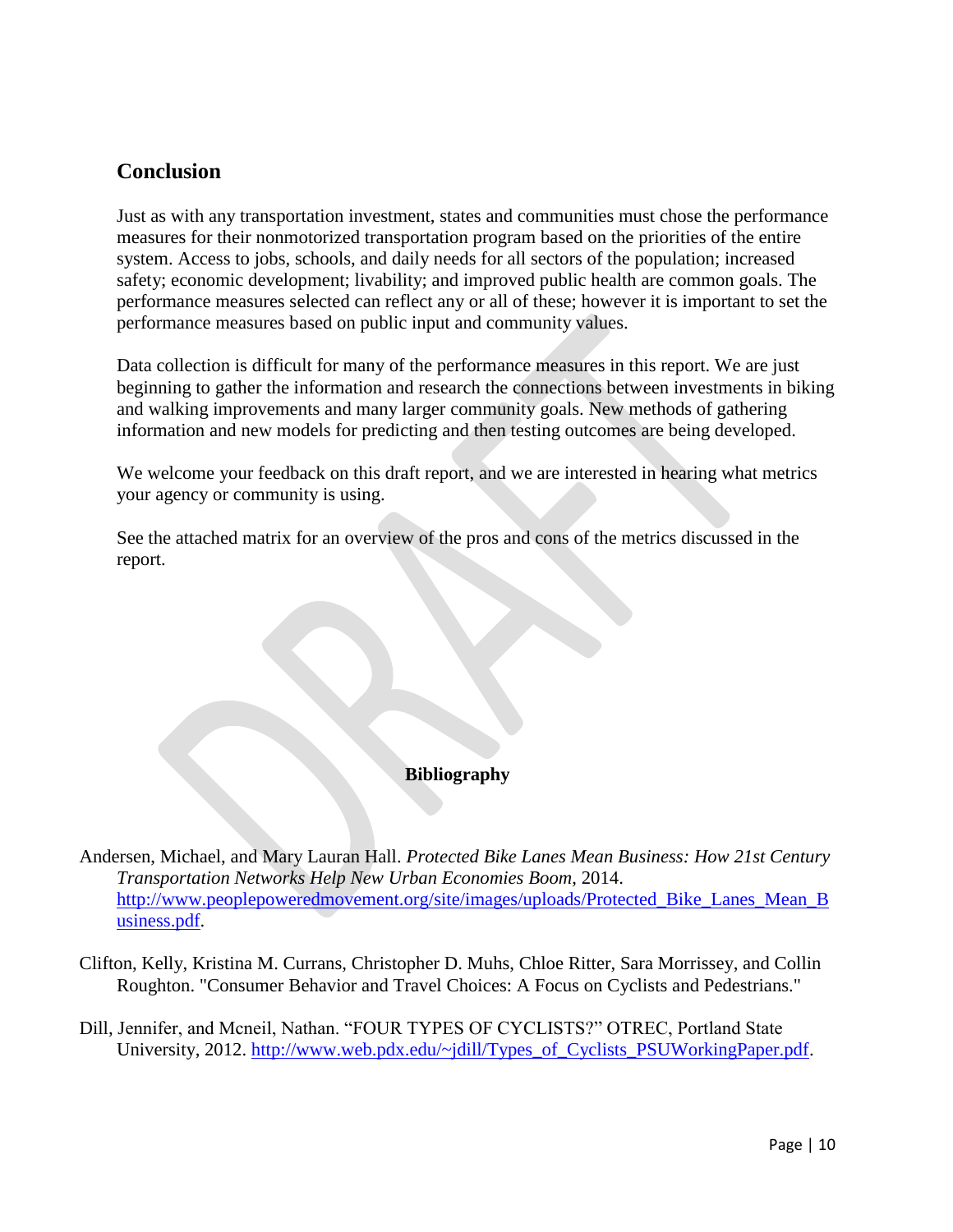- Flint, E., S. Cummins, and A. Sacker. "Associations between Active Commuting, Body Fat, and Body Mass Index: Population Based, Cross Sectional Study in the United Kingdom." *BMJ* 349, no. aug19 13 (August 19, 2014): g4887–g4887. doi:10.1136/bmj.g4887.
- Harkey, David L., Turner-Fairbank Highway Research Center, and University of North Carolina (System). *The Bicycle Compatibility Index a Level of Service Concept: Implementation Manual*. McLean, VA : [Springfield, Va: U.S. Dept. of Transportation, Federal Highway Administration, Research and Development, Turner-Fairbank Highway Research Center ; Available to the public through the National Technical Information Service, 1998.
- Harkey, David L., Turner-Fairbank Highway Research Center, and University of North Carolina (System). *The Bicycle Compatibility Index a Level of Service Concept: Implementation Manual*. McLean, VA : [Springfield, Va: U.S. Dept. of Transportation, Federal Highway Administration, Research and Development, Turner-Fairbank Highway Research Center ; Available to the public through the National Technical Information Service, 1998.
- Landis, Bruce, Venkat Vattikuti, and Michael Brannick. "Real-Time Human Perceptions: Toward a Bicycle Level of Service." *Transportation Research Record: Journal of the Transportation Research Board* 1578 (January 1, 1997): 119–26. doi:10.3141/1578-15.
- Marshall, Wesley E., Daniel P. Piatkowski, and Norman W. Garrick. "Community Design, Street Networks, and Public Health." *Journal of Transport & Health*. Accessed August 25, 2014. doi:10.1016/j.jth.2014.06.002.
- Martin, Elliot W., and Susan A. Shaheen. "Evaluating Public Transit Modal Shift Dynamics in Response to Bikesharing: A Tale of Two U.S. Cities." *Journal of Transport Geography*, July 2014. doi:10.1016/j.jtrangeo.2014.06.026.
- Mekuria, Maaza, Peter Furth, and Hilary Nixon. "Low-Stress Bicycling and Network Connectivity." *Mineta Transportation Institute*, no. Report 11–19 (2012). [http://works.bepress.com/hilary\\_nixon/8/.](http://works.bepress.com/hilary_nixon/8/)
- Milne, Andrea, and Maggie Melin. "Bicycling and Walking in the United States: 2014 Benchmarking Report," 2014. [http://trid.trb.org/view.aspx?id=1307331.](http://trid.trb.org/view.aspx?id=1307331)
- National Research Council (U.S.), Transportation Research Board, National Cooperative Highway Research Program, American Association of State Highway and Transportation Officials, United States, Federal Highway Administration, Cambridge Systematics, Md.) University of Maryland (College Park, Center for Advanced Transportation Technology, and Inc Resource Systems Group. *Measuring Transportation Network Performance*. Washington, D.C.: Transportation Research Board, 2010.
- New York City Department of Transportation, and Department of Transportation. "Measuring the Street: New Metrics for 21st Century Streets." *ITE Journal.* 83, no. 4 (2013).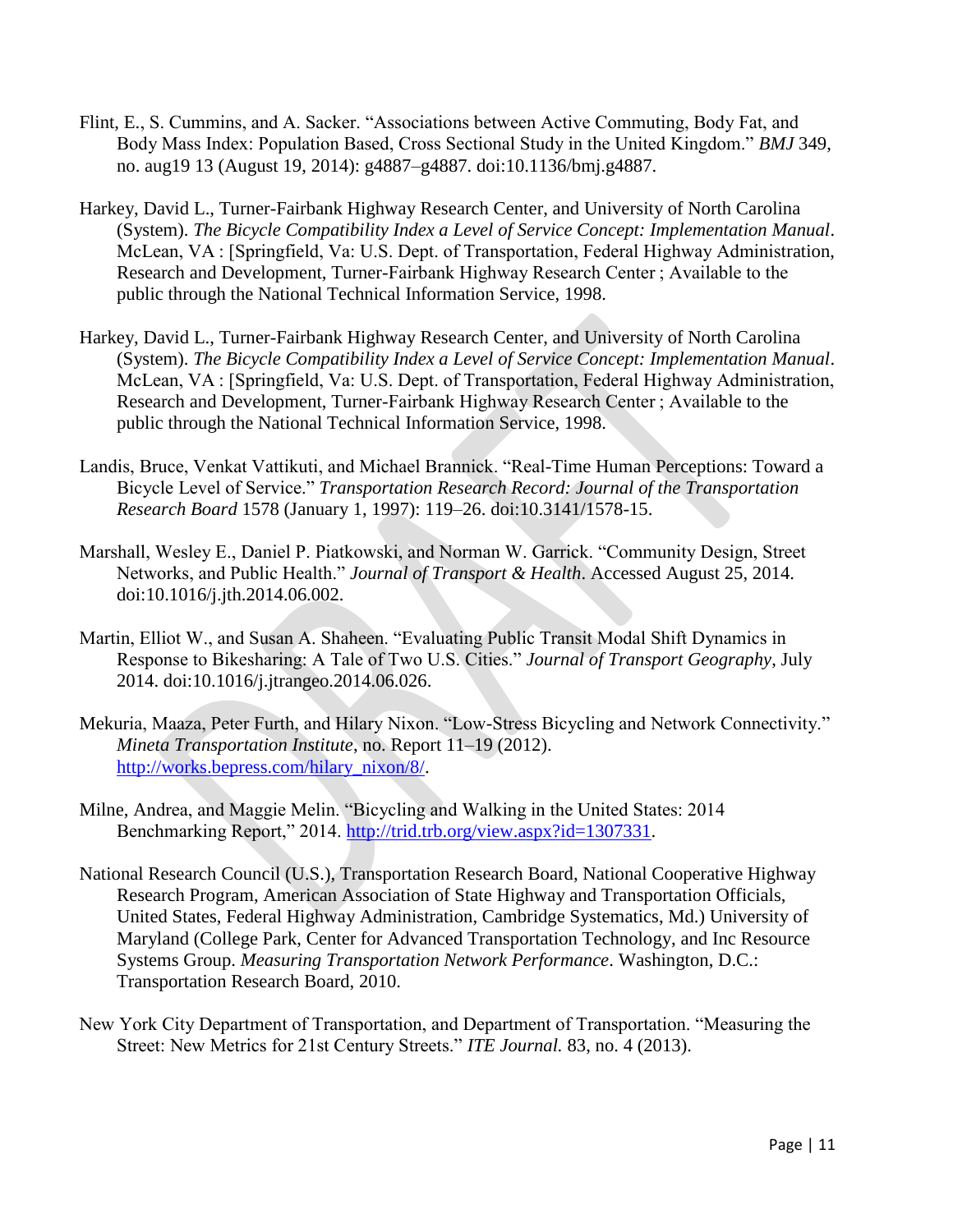- New York City Department of Transportation. *The Economic Benfits of Sustainable Streets*. New York City Department of Transportation, December 2013. [http://www.nyc.gov/html/dot/downloads/pdf/dot-economic-benefits-of-sustainable-streets.pdf.](http://www.nyc.gov/html/dot/downloads/pdf/dot-economic-benefits-of-sustainable-streets.pdf)
- Nordback, Krista, Wesley E. Marshall, and Bruce N. Janson. *Development of Estimation Methodology for Bicycle and Pedestrian Volumes Based on Existing Counts*, 2013. http://trid.trb.org/view.aspx?id=1267338.
- Nordback, Krista, and Michael Sellinger. *Methods for Estimating Bicycling and Walking in Washington State*. Washington State Department of Transportation, May 2014. http://www.wsdot.wa.gov/research/reports/fullreports/828.1.pdf.
- National Association of City Transportation Officials. *Urban Street Design Guide*. Washington, DC: Island Press, 2013.
- Peiravian, Farideddin, Sybil Derrible, and Farukh Ijaz. "Development and Application of the Pedestrian Environment Index (PEI)." *Journal of Transport Geography* 39 (July 2014): 73–84. doi:10.1016/j.jtrangeo.2014.06.020.
- Portland (Or.)., and Roger Geller. *Four Types of Cyclists*. [Portland Or.]: PortlandOnline, 2009. [http://www.portlandoregon.gov/transportation/article/237507.](http://www.portlandoregon.gov/transportation/article/237507)
- Rasmussen, Benjamin, Gabe Rousseau, and William Lyons. "Estimating the Impacts of the Nonmotorized Transportation Pilot Program: Developing a New Community-Wide Assessment Method," August 2012. http://docs.trb.org/prp/13-4916.pdf.
- San Francisco Municipal Transportation Agency. "Bike Sharing." Text. *SFMTA*, May 20, 2013. http://www.sfmta.com/projects-planning/projects/bike-sharing.
- Smith, Heather. "A Mathematical Optimization Model for a Bicycle Network Design Considering Bicycle Level of Service," 2011. [http://drum.lib.umd.edu/handle/1903/14759.](http://drum.lib.umd.edu/handle/1903/14759)
- United States. *Guide to Sustainable Transportation Performance Measures*. [Washington, D.C.] :: Environmental Protection Agency, 2011.
- Van Meter, Bill. "Planning Transit Operations and Bike Sharing Denver RTD." Power Point presented at the Bike Share in the United States: Lessons Learned and Emerging Best Practices for Integrating Public Transportation and Planning, Washington, DC, March 23, 2012. http://nacto.org/wp-content/uploads/2012/04/William-Van-Meter-RTD-FasTracks.pdf.
- "Illinois Bike Transportation Plan.", 2014. [http://www.idot.illinois.gov/transportation](http://www.idot.illinois.gov/transportation-system/transportation-management/planning/illinois-bike-transportation-plan)[system/transportation-management/planning/illinois-bike-transportation-plan.](http://www.idot.illinois.gov/transportation-system/transportation-management/planning/illinois-bike-transportation-plan)
- *Nonmotorized Transportation Pilot Program: Continued Progress in Developing Walking and Bicycling Networks – May 2014 Report*. Final report. U.S. Department of Transportation John